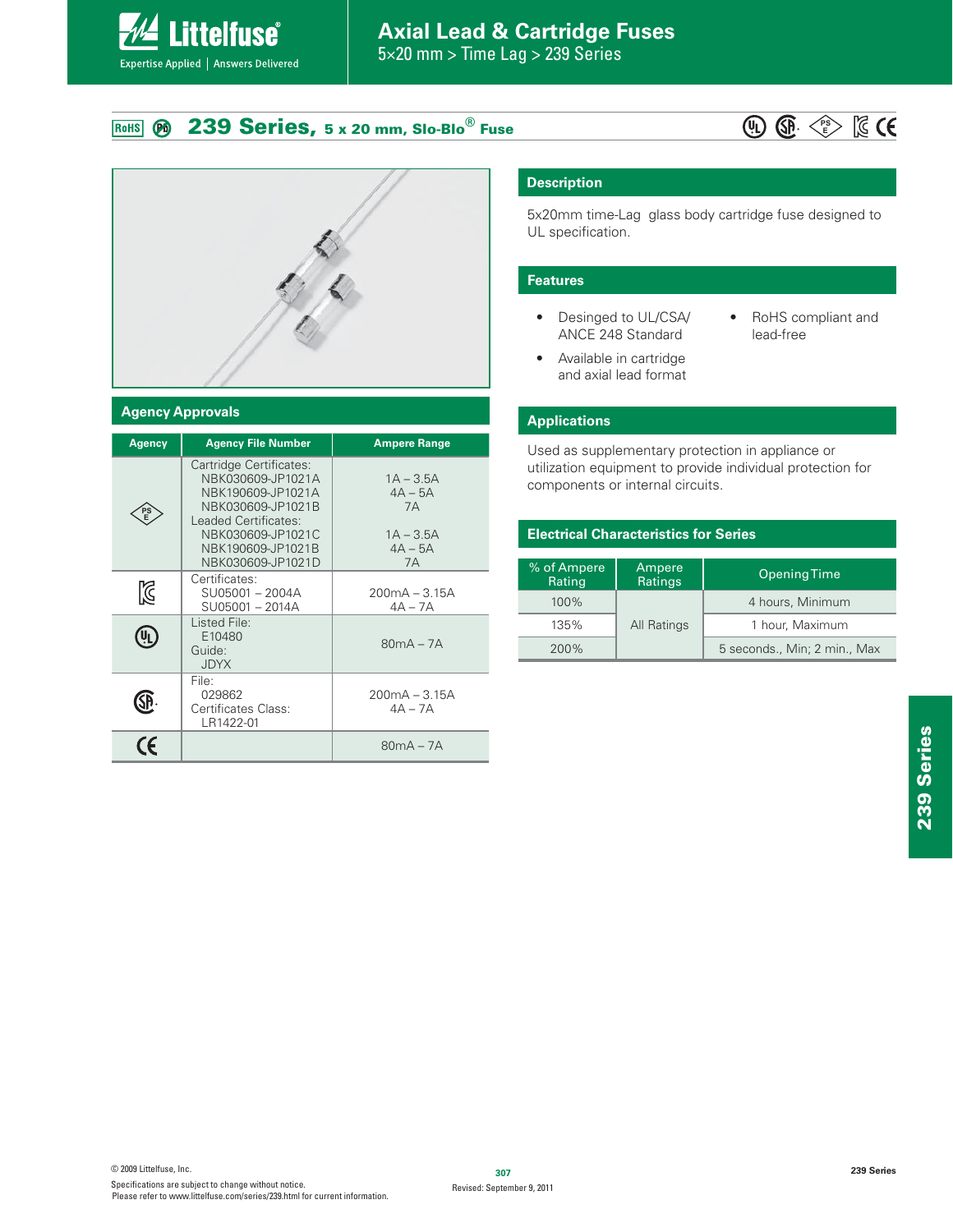### **Interproduced Avan Exists Protection Axial Lead & Cartridge Fuses Axial Lead & Cartridge Fuses**

 $\text{ng} > 239$  Series 5×20 mm > Time Lag > 239 Series



| <b>Electrical Characteristic Specification by Item</b> |                          |                                |                        |                             |                                       |             |          |          |              |             |
|--------------------------------------------------------|--------------------------|--------------------------------|------------------------|-----------------------------|---------------------------------------|-------------|----------|----------|--------------|-------------|
|                                                        |                          | Voltage<br><b>Nominal Cold</b> |                        | <b>Nominal</b>              | <b>Agency Approvals</b>               |             |          |          |              |             |
| Amp Code                                               | <b>Amp Rating</b><br>(A) | Rating<br>(V)                  | Interrupting<br>Rating | <b>Resistance</b><br>(Ohms) | Melting<br>$12t$ (A <sup>2</sup> sec) | (I)         | G.       | FS<br>E  | $\mathbb{Z}$ | CE.         |
| .080                                                   | 0.08                     | 250                            |                        | 28.1750                     | 0.02500                               | $\times$    |          |          |              | $\times$    |
| .100                                                   | 0.1                      | 250                            | 35A @ 250 VAC          | 17.3425                     | 0.05500                               | X           |          |          |              | X           |
| .125                                                   | 0.125                    | 250                            |                        | 11.6000                     | 0.08500                               | $\times$    |          |          |              | $\mathsf X$ |
| .150                                                   | 0.15                     | 250                            |                        | 8.1000                      | 0.13000                               | X           |          |          |              | $\times$    |
| .200                                                   | 0.2                      | 250                            |                        | 3.8725                      | 0.16500                               | $\times$    | X        |          | $\times$     | $\mathsf X$ |
| .250                                                   | 0.25                     | 250                            |                        | 3.0700                      | 0.34000                               | X           | X        |          | X            | X           |
| .300                                                   | 0.3                      | 250                            |                        | 2.3000                      | 0.61500                               | $\times$    | $\times$ |          | $\times$     | $\mathsf X$ |
| .400                                                   | 0.4                      | 250                            |                        | 1.4750                      | 1.49000                               | $\times$    | X        |          | $\mathsf X$  | X           |
| .500                                                   | 0.5                      | 250                            | 35A @ 250 VAC          | 0.9090                      | 1.98500                               | $\times$    | $\times$ |          | $\times$     | $\mathsf X$ |
| .600                                                   | 0.6                      | 250                            | 10000A @ 125 VAC       | 0.6990                      | 2.41500                               | $\times$    | X        |          | X            | X           |
| .700                                                   | 0.7                      | 250                            |                        | 0.5375                      | 4.12000                               | $\times$    | $\times$ |          | $\times$     | $\times$    |
| .750                                                   | 0.75                     | 250                            |                        | 0.4710                      | 5.42500                               | $\times$    | X        |          | $\times$     | X           |
| .800                                                   | 0.8                      | 250                            |                        | 0.4155                      | 7.56500                               | $\times$    | X        |          | $\times$     | $\mathsf X$ |
| 001.                                                   |                          | 250                            |                        | 0.2965                      | 11.29500                              | $\times$    | X        | X        | X            | X           |
| 1.25                                                   | 1.25                     | 250                            |                        | 0.1980                      | 19.52500                              | $\times$    | X        | $\times$ | $\times$     | $\mathsf X$ |
| 01.6                                                   | 1.6                      | 250                            |                        | 0.1205                      | 30.43000                              | $\times$    | X        | X        | $\times$     | X           |
| 002.                                                   | $\overline{2}$           | 250                            |                        | 0.0943                      | 50.58500                              | $\times$    | X        | $\times$ | $\times$     | $\times$    |
| 02.5                                                   | 2.5                      | 250                            | 10000A @ 125 VAC       | 0.0583                      | 79.70500                              | X           | X        | X        | $\times$     | X           |
| 003.                                                   | 3                        | 250                            | 100A @ 250 VAC         | 0.04877                     | 129.51000                             | $\times$    | $\times$ | $\times$ | $\times$     | $\mathsf X$ |
| 3.15                                                   | 3.15                     | 250                            |                        | 0.0414                      | 128.05000                             | X           | X        | X        | $\times$     | X           |
| 03.2                                                   | 3.2                      | 250                            |                        | 0.0385                      | 128.05000                             | $\times$    |          | $\times$ |              | $\mathsf X$ |
| 03.5                                                   | 3.5                      | 250                            |                        | 0.0370                      | 128.05000                             | $\times$    |          | X        |              | X           |
| 004.                                                   | $\overline{4}$           | 125                            |                        | 0.0312                      | 270.703                               | $\times$    | $\times$ | $\times$ | $\times$     | $\mathsf X$ |
| 005.                                                   | 5                        | 125                            | 10000A @ 125 VAC       | 0.0199                      | 302.836                               | X           | X        | X        | $\times$     | X           |
| 007.                                                   | $\overline{7}$           | 125                            |                        | 0.0114                      | 305.758                               | $\mathsf X$ | $\times$ | X        | $\mathsf X$  | $\mathsf X$ |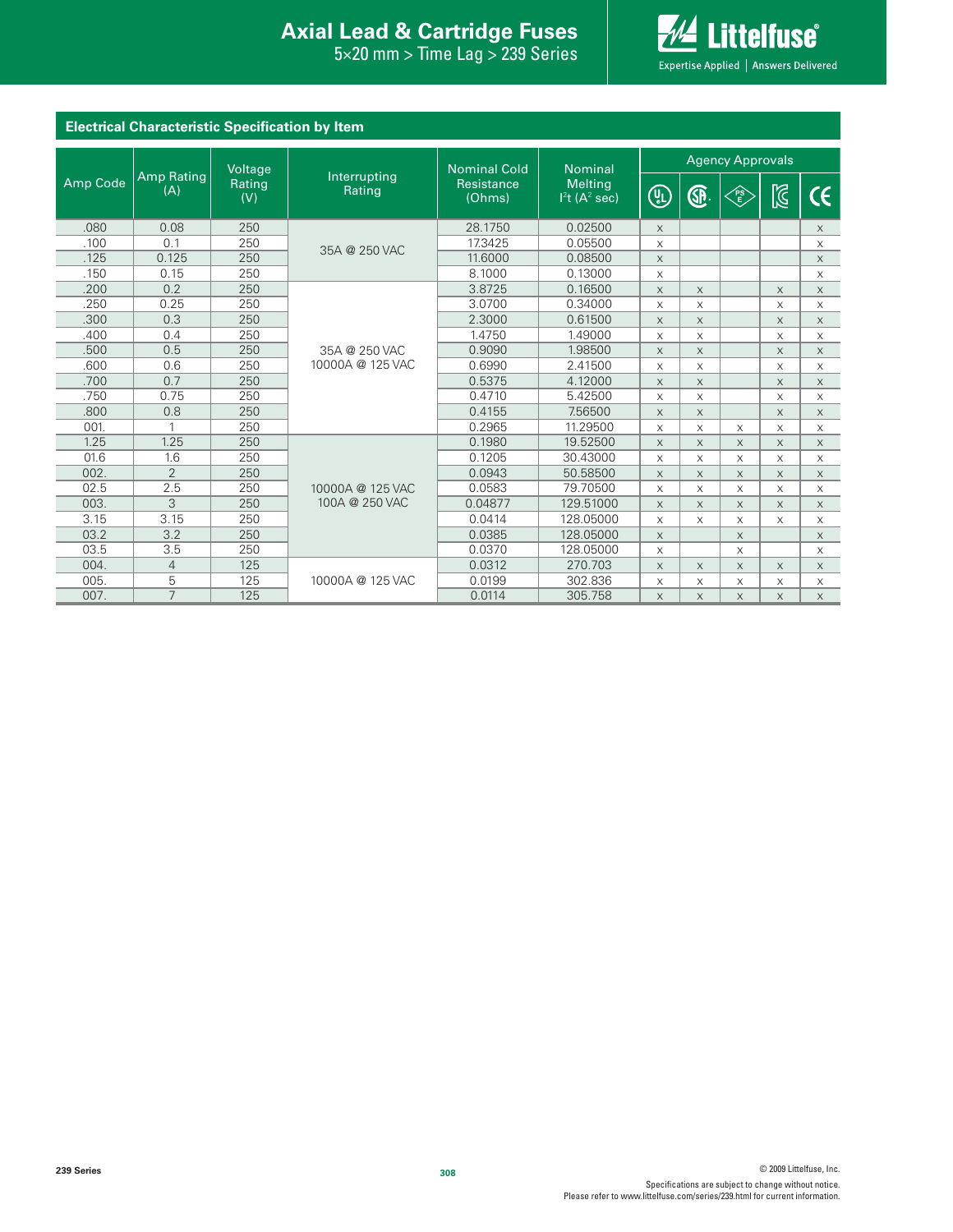# **Axial Lead & Cartridge Fuses**

5×20 mm > Time Lag > 239 Series

### **Temperature Rerating Curve Average Time Current Curves Average Time Current Curves**

Expertise Applied | Answers Delivered

**Littelfuse**®





## **Soldering Parameters - Wave Soldering**



### **Recommended Process Parameters:**

| <b>Wave Parameter</b>                                | Lead-Free Recommendation          |  |  |
|------------------------------------------------------|-----------------------------------|--|--|
| Preheat:<br>(Depends on Flux Activation Temperature) | (Typical Industry Recommendation) |  |  |
| Temperature Minimum:                                 | $100^\circ$ C                     |  |  |
| Temperature Maximum:                                 | $150^\circ$ C                     |  |  |
| Preheat Time:                                        | 60-180 seconds                    |  |  |
| Solder Pot Temperature:                              | 260° C Maximum                    |  |  |
| Solder DwellTime:                                    | 2-5 seconds                       |  |  |

### **Recommended Hand-Solder Parameters:**

Solder Iron Temperature: 350° C +/- 5°C Heating Time: 5 seconds max.

### **Note: These devices are not recommended for IR or Convection Reflow process.**